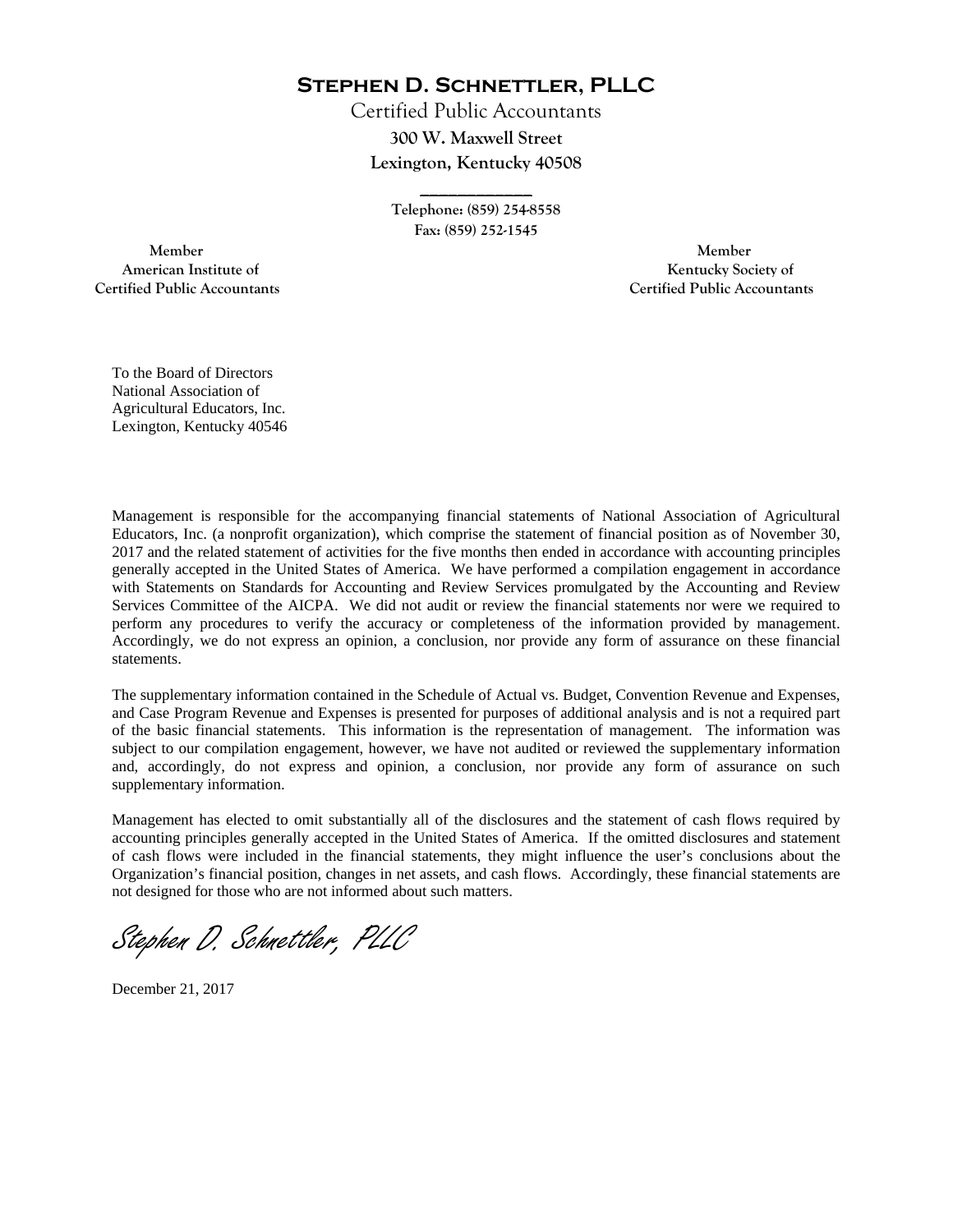# NATIONAL ASSOCIATION OF AGRICULTURAL EDUCATORS, INC. **Statement of Financial Position** November 30, 2017

| <b>ASSETS</b>                           |                 |
|-----------------------------------------|-----------------|
| Cash on deposit                         | \$<br>448,682   |
| Investments - operating fund            | 734,912         |
| Investments - life membership fund      | 253,099         |
| Accounts receivable                     | 182,715         |
| Inventory                               | 5,000           |
| Prepaid expenses                        | 193,452         |
| Property and equipment - CASE           | 390             |
| Property and equipment                  | 7,772           |
| <b>TOTAL ASSETS</b>                     | \$<br>1,826,022 |
| <b>LIABILITIES AND NET ASSETS</b>       |                 |
| <b>LIABILITIES</b>                      |                 |
| Accounts payable                        | \$<br>4,424     |
| Accrued leave payable                   | 48,633          |
| Other current liabilities               | 7,803           |
| <b>TOTAL LIABILITIES</b>                | 60,860          |
| <b>NET ASSETS</b>                       |                 |
| Unrestricted net assets:                |                 |
| Current operation                       | 1,216,819       |
| Board designated for special purposes   | 214,355         |
| Temporarily restricted net assets       | 1,550           |
| <b>CASE Project</b>                     | 332,438         |
| <b>TOTAL NET ASSETS</b>                 | 1,765,162       |
| <b>TOTAL LIABILITIES AND NET ASSETS</b> | \$<br>1,826,022 |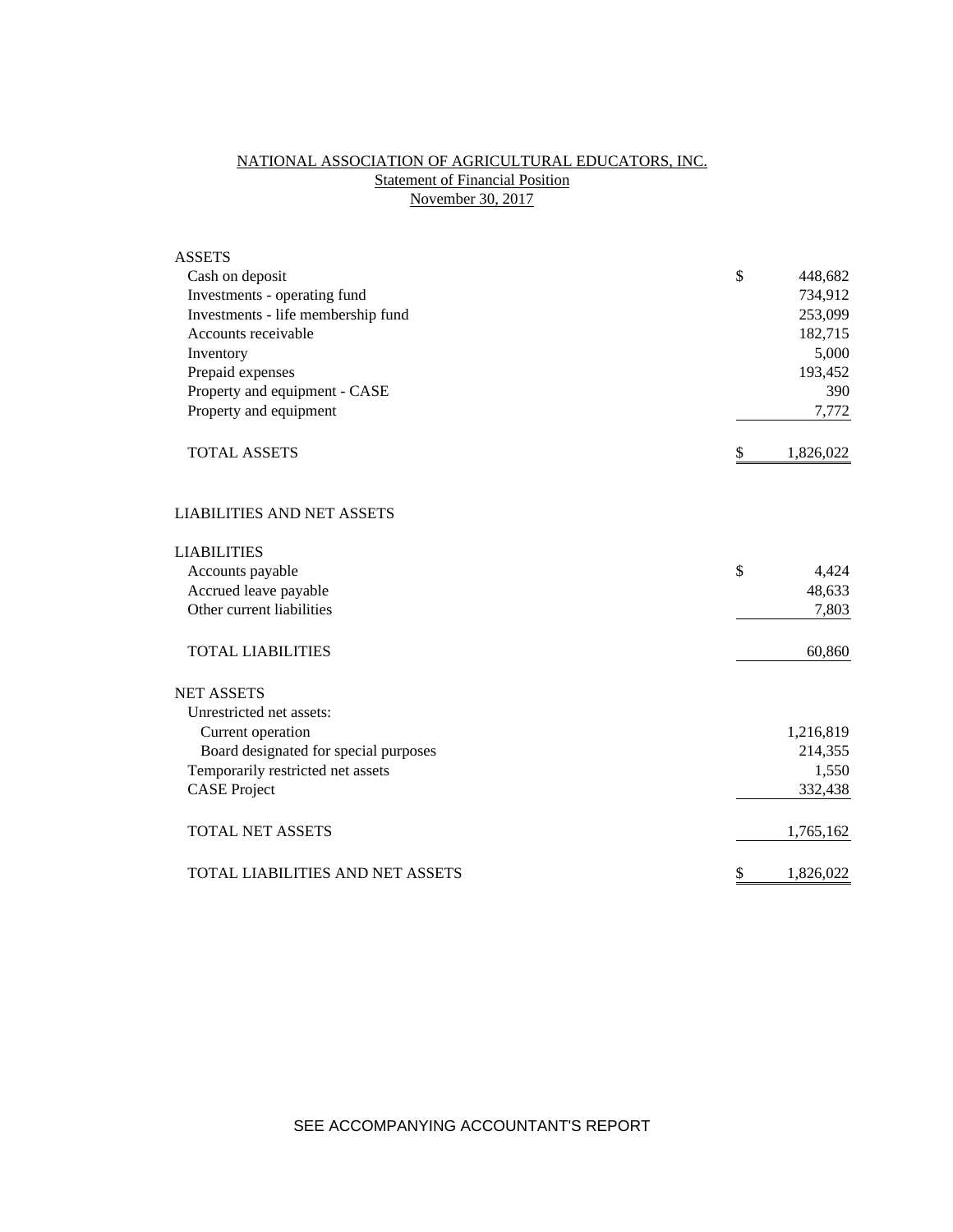### NATIONAL ASSOCIATION OF AGRICULTURAL EDUCATORS, INC. **Statement of Activities** For the Five Months Ended November 30, 2017

|                                       |         | Unrestricted             |    |            |             |      |         |                 |
|---------------------------------------|---------|--------------------------|----|------------|-------------|------|---------|-----------------|
|                                       | Current |                          |    | Board      | Temporarily | CASE |         |                 |
|                                       |         | Operations               |    | Designated | Restricted  |      | Project | Total           |
| Revenue, Gains and Losses             |         |                          |    |            |             |      |         |                 |
| Membership dues                       | \$      | 330,012                  | \$ | 840        | \$          | \$   |         | \$<br>330,852   |
| Convention registration               |         | 75,870                   |    |            |             |      |         | 75,870          |
| Sponsorship and awards                |         | 19,226                   |    |            |             |      |         | 19,226          |
| Merchandise sales                     |         | 3,174                    |    |            |             |      |         | 3,174           |
| Contributions                         |         |                          |    |            |             |      |         |                 |
| Management fees                       |         |                          |    |            |             |      |         |                 |
| Net realized and unrealized           |         |                          |    |            |             |      |         |                 |
| gains (losses) on securities          |         | 74,189                   |    |            |             |      |         | 74,189          |
| Interest and dividends                |         | 3,895                    |    |            |             |      |         | 3,895           |
| FFA Foundation projects               |         | 109,880                  |    |            |             |      |         | 109,880         |
| CASE Program income                   |         |                          |    |            |             |      | 729,305 | 729,305         |
| Other income                          |         | 344,274                  |    |            |             |      |         | 344,274         |
| Total Revenue, Gaines and Losses      |         | 960,520                  |    | 840        |             |      | 729,305 | 1,690,665       |
| Net Assets Released from Restrictions |         |                          |    |            |             |      |         |                 |
| Total Revenue, Gains and Losses       |         |                          |    |            |             |      |         |                 |
| and Reclassifications                 |         | 960,520                  |    | 840        |             |      | 729,305 | 1,690,665       |
| Expenses                              |         |                          |    |            |             |      |         |                 |
| General expenses                      |         | 518,407                  |    |            |             |      |         | 518,407         |
| FFA Foundation projects               |         | 2,757                    |    |            |             |      |         | 2,757           |
| <b>CASE Program expenses</b>          |         | $\overline{\phantom{a}}$ |    |            |             |      | 686,734 | 686,734         |
| Convention expenses                   |         | 7,123                    |    |            |             |      |         | 7,123           |
| Total expenses                        |         | 528,287                  |    |            |             |      | 686,734 | 1,215,021       |
| INCREASE (DECREASE) IN NET ASSETS     |         | 432,233                  |    | 840        |             |      | 42,571  | 475,644         |
| NET ASSETS AT BEGINNING OF PERIOD     |         | 784,586                  |    | 213,515    | 1,550       |      | 289,867 | 1,289,518       |
| NET ASSETS AT END OF PERIOD           | \$      | 1,216,819                | \$ | 214,355    | \$<br>1,550 | \$   | 332,438 | \$<br>1,765,162 |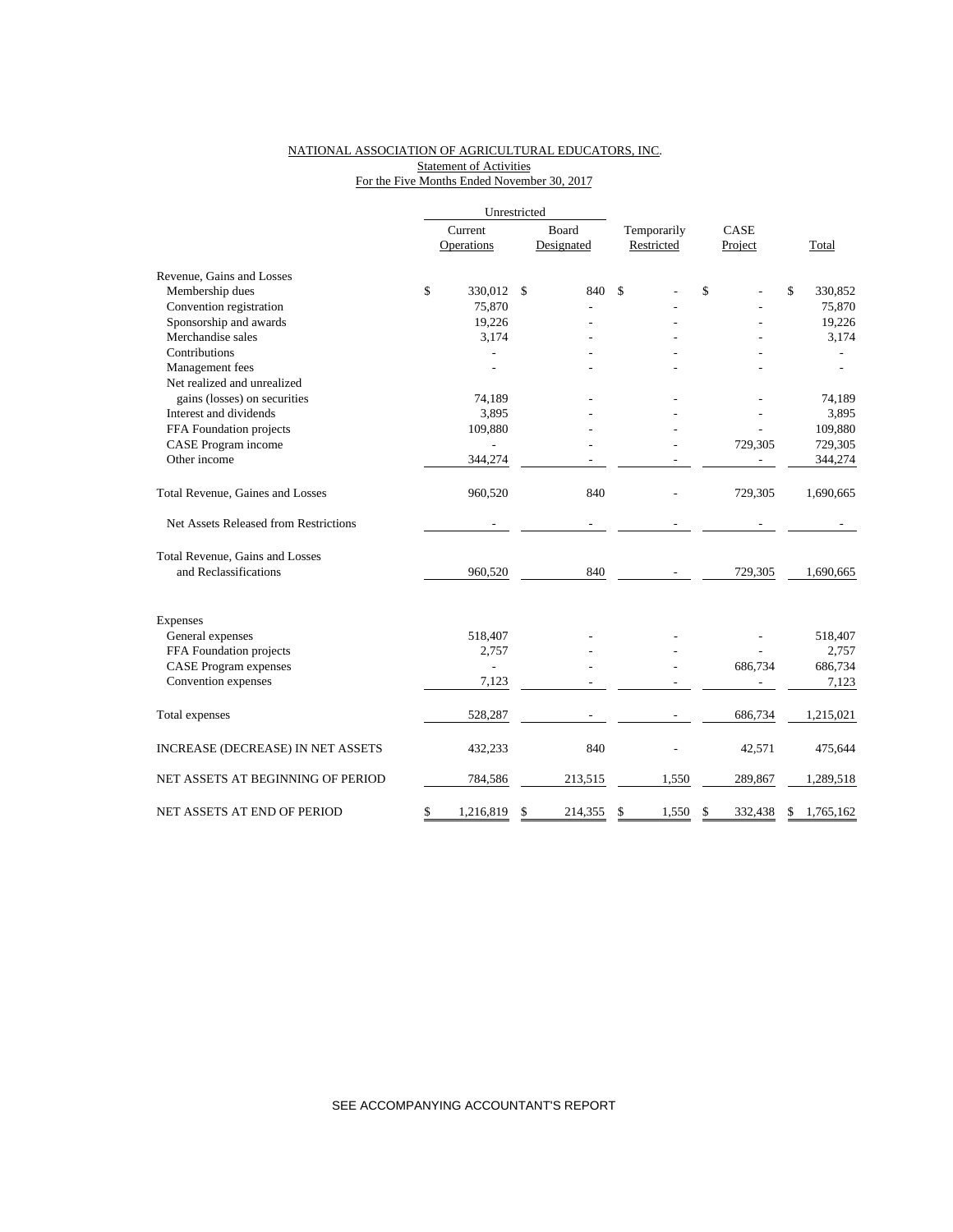# NATIONAL ASSOCIATION OF AGRICULTURAL EDUCATORS, INC. Schedule of Actual vs. Budget

For the One and Five Months Ended November 30, 2017

|                                                             |    | <b>MONTH</b><br><b>ACTUAL</b> |      | <b>MONTH</b><br><b>BUDGET</b> |     | <b>MONTH</b><br><b><i>SVARIANCE</i></b> |     | YEAR TO DATE<br><b>ACTUAL</b> |  | <b>YEAR</b><br><b>BUDGET</b> |    | <b>YEAR</b><br><b>SVARIANCE</b> |  |
|-------------------------------------------------------------|----|-------------------------------|------|-------------------------------|-----|-----------------------------------------|-----|-------------------------------|--|------------------------------|----|---------------------------------|--|
| <b>REVENUE</b>                                              |    |                               |      |                               |     |                                         |     |                               |  |                              |    |                                 |  |
| Member dues                                                 | \$ | 43,365                        | - \$ | 33,704                        | -\$ | 9,661                                   | -\$ | 321,102 \$                    |  | 404,445                      | \$ | (83, 343)                       |  |
| Corporate membership dues                                   |    | 4,500                         |      | 2,625                         |     | 1,875                                   |     | 9,750                         |  | 31,500                       |    | (21,750)                        |  |
| Upper division scholarships                                 |    |                               |      | 1,833                         |     | (1, 833)                                |     | ä,                            |  | 22,000                       |    | (22,000)                        |  |
| Delmar scholarships                                         |    | $\overline{a}$                |      | 625                           |     | (625)                                   |     | ÷,                            |  | 7,500                        |    | (7,500)                         |  |
| Foundation management fees                                  |    |                               |      | 8,333                         |     | (8,333)                                 |     |                               |  | 100,000                      |    | (100,000)                       |  |
| Interest and dividends                                      |    | 352                           |      | 2,917                         |     | (2, 565)                                |     | 2,883                         |  | 35,000                       |    | (32, 117)                       |  |
| Net realized and unrealized                                 |    |                               |      |                               |     |                                         |     |                               |  |                              |    |                                 |  |
| gains (losses) on securities                                |    | 17,078                        |      | $\overline{\phantom{a}}$      |     | 17,078                                  |     | 74,189                        |  | ä,                           |    | 74,189                          |  |
| Merchandise sales                                           |    | 84                            |      | 500                           |     | (416)                                   |     | 3,174                         |  | 6,000                        |    | (2,826)                         |  |
| Investment income, Life Fund                                |    | 120                           |      | 1,000                         |     | (880)                                   |     | 1,012                         |  | 12,000                       |    | (10,988)                        |  |
| Contributions, Legislative Fund                             |    |                               |      | $\omega$                      |     | $\bar{\phantom{a}}$                     |     | $\blacksquare$                |  |                              |    |                                 |  |
| Miscellaneous income                                        |    | $\overline{a}$                |      | 750                           |     | (750)                                   |     | $\sim$                        |  | 9,000                        |    | (9,000)                         |  |
| Scholarship raffle proceeds                                 |    |                               |      |                               |     | $\omega$                                |     |                               |  | ÷.                           |    |                                 |  |
| National Teach Ag Campaign                                  |    |                               |      | 37,500                        |     | (37,500)                                |     | 78,720                        |  | 450,000                      |    | (371, 280)                      |  |
| Teacher crisis fund                                         |    |                               |      | $\overline{\phantom{a}}$      |     | $\overline{\phantom{a}}$                |     | 9,563                         |  | $\qquad \qquad \blacksquare$ |    | 9,563                           |  |
| <b>BFRDP</b> Grant                                          |    |                               |      | $\sim$                        |     |                                         |     | $\overline{\phantom{a}}$      |  |                              |    | $\overline{\phantom{a}}$        |  |
| AEM business manager stipend                                |    |                               |      | 333                           |     | (333)                                   |     | L,                            |  | 4,000                        |    | (4,000)                         |  |
| DuPont agriscience revenue                                  |    |                               |      | $\overline{\phantom{a}}$      |     | $\blacksquare$                          |     | 172,352                       |  | $\blacksquare$               |    | 172,352                         |  |
| DuPont - non foundation                                     |    |                               |      |                               |     |                                         |     | 57,748                        |  |                              |    | 57,748                          |  |
| NPS National Ag Ed leadership dinner                        |    |                               |      | 352                           |     | (352)                                   |     | $\bar{\phantom{a}}$           |  | 4,225                        |    | (4,225)                         |  |
| CASE management fee                                         |    |                               |      | 2,000                         |     | (2,000)                                 |     | ä,                            |  | 24,000                       |    | (24,000)                        |  |
| Council MMM management fee                                  |    |                               |      | 417<br>$\Box$                 |     | (417)                                   |     |                               |  | 5,000<br>$\overline{a}$      |    | (5,000)                         |  |
| Teach AG non-foundation revenue                             |    | 685<br>L.                     |      |                               |     | 685                                     |     | 3,211                         |  |                              |    | 3,211                           |  |
| FFA Foundation project - TTTK                               |    |                               |      | 4,375<br>917                  |     | (4,375)                                 |     | 65,600                        |  | 52,500                       |    | 13,100                          |  |
| FFA Foundation project - OPAP                               |    |                               |      | 917                           |     | (917)<br>(917)                          |     | $\overline{\phantom{a}}$      |  | 11,000<br>11,000             |    | (11,000)                        |  |
| FFA Foundation project - OMSP                               |    |                               |      | 917                           |     | (917)                                   |     |                               |  | 11,000                       |    | (11,000)<br>(2,800)             |  |
| FFA Foundation project - OT<br>FFA Foundation project - OYM |    |                               |      | 917                           |     | (917)                                   |     | 8,200<br>$\omega$             |  | 11,000                       |    |                                 |  |
| FFA Foundation project - Lifetime Achievement               |    |                               |      | 208                           |     | (208)                                   |     | L,                            |  | 2,500                        |    | (11,000)<br>(2,500)             |  |
| FFA Foundation project - Outstanding Service Citation       |    |                               |      | $\overline{\phantom{a}}$      |     | $\omega$                                |     | ÷,                            |  | ÷,                           |    |                                 |  |
| FFA Foundation teacher workshop                             |    |                               |      | 1,667                         |     | (1,667)                                 |     | L,                            |  | 20,000                       |    | (20,000)                        |  |
| FFA Foundation upper division scholarships                  |    |                               |      | $\overline{\phantom{a}}$      |     |                                         |     | $\overline{a}$                |  | $\overline{a}$               |    |                                 |  |
| FFA Foundation Agriscience Teacher                          |    |                               |      | 2,050                         |     | (2,050)                                 |     | ÷,                            |  | 24,600                       |    | (24,600)                        |  |
| FFA Foundation NATAA/NAII                                   |    |                               |      | 10,000                        |     | (10,000)                                |     | L.                            |  | 120,000                      |    | (120,000)                       |  |
| FFA Foundation project - XLR8                               |    |                               |      | 2,000                         |     | (2,000)                                 |     | $\blacksquare$                |  | 24,000                       |    | (24,000)                        |  |
| FFA Foundation communities of practice                      |    |                               |      | 4,783                         |     | (4,783)                                 |     | 36,080                        |  | 57,400                       |    | (21, 320)                       |  |
| FFA Foundation convention internet lounge                   |    |                               |      | $\overline{a}$                |     |                                         |     | ÷                             |  | $\overline{a}$               |    | $\sim$                          |  |
| CASE program net income                                     |    | 21,593                        |      |                               |     | 21,593                                  |     | 42,571                        |  |                              |    | 42,571                          |  |
| Convention net income                                       |    | 12,795                        |      | 4,870                         |     | 7,925                                   |     | 110,653                       |  | 58,450                       |    | 52,203                          |  |
| <b>TOTAL REVENUE</b>                                        |    | 100,572                       |      | 126,510                       |     | (25, 938)                               |     | 996,808                       |  | 1,518,120                    |    | (521, 312)                      |  |
|                                                             |    |                               |      |                               |     |                                         |     |                               |  |                              |    |                                 |  |
| <b>EXPENSES</b>                                             |    |                               |      |                               |     |                                         |     |                               |  |                              |    |                                 |  |
| Salaries                                                    |    | 33,752                        |      | 31,166                        |     | 2,586                                   |     | 192,751                       |  | 373,987                      |    | (181, 236)                      |  |
| Taxes and benefits                                          |    | 5,906                         |      | 8,568                         |     | (2,662)                                 |     | 34,532                        |  | 102,817                      |    | (68, 285)                       |  |
| Computer service                                            |    | 2,380                         |      | 667                           |     | 1,713                                   |     | 12,622                        |  | 8,000                        |    | 4,622                           |  |
| Telephone                                                   |    | 110                           |      | 500                           |     | (390)                                   |     | 2,244                         |  | 6,000                        |    | (3,756)                         |  |
| Accounting                                                  |    | 700                           |      | 1,367                         |     | (667)                                   |     | 3,500                         |  | 16,400                       |    | (12,900)                        |  |
| Depreciation                                                |    | 244                           |      | 333                           |     | (89)                                    |     | 1,221                         |  | 4,000                        |    | (2,779)                         |  |
| Rent                                                        |    | $\omega$                      |      | 833                           |     | (833)                                   |     | 10,050                        |  | 10,000                       |    | 50                              |  |
| Insurance                                                   |    | 708                           |      | 833                           |     | (125)                                   |     | 1,970                         |  | 10,000                       |    | (8,030)                         |  |
| Legal                                                       |    | ä,                            |      | 83                            |     | (83)                                    |     |                               |  | 1,000                        |    | (1,000)                         |  |
| Office Supplies                                             |    | 370                           |      | 1,083                         |     | (713)                                   |     | 2,988                         |  | 13,000                       |    | (10,012)                        |  |
| Bank charges and investment fees                            |    | 12                            |      | 8                             |     | $\overline{4}$                          |     | 4,502                         |  | 100                          |    | 4,402                           |  |
| Printing, general                                           |    | $\overline{a}$                |      | 250                           |     | (250)                                   |     | 1,073                         |  | 3,000                        |    | (1,927)                         |  |
| Staff training                                              |    | $\sim$                        |      | $42\,$                        |     | (42)                                    |     | 412                           |  | 500                          |    | (88)                            |  |
| Taxes and licenses                                          |    | L,                            |      | $\overline{4}$                |     | (4)                                     |     | ÷,                            |  | 50                           |    | (50)                            |  |
| Membership and contributions                                |    | 667                           |      | 1,667                         |     | (1,000)                                 |     | 6,717                         |  | 20,000                       |    | (13,283)                        |  |
| Travel, staff                                               |    | 708                           |      | 2,917                         |     | (2,209)                                 |     | 8,025                         |  | 35,000                       |    | (26,975)                        |  |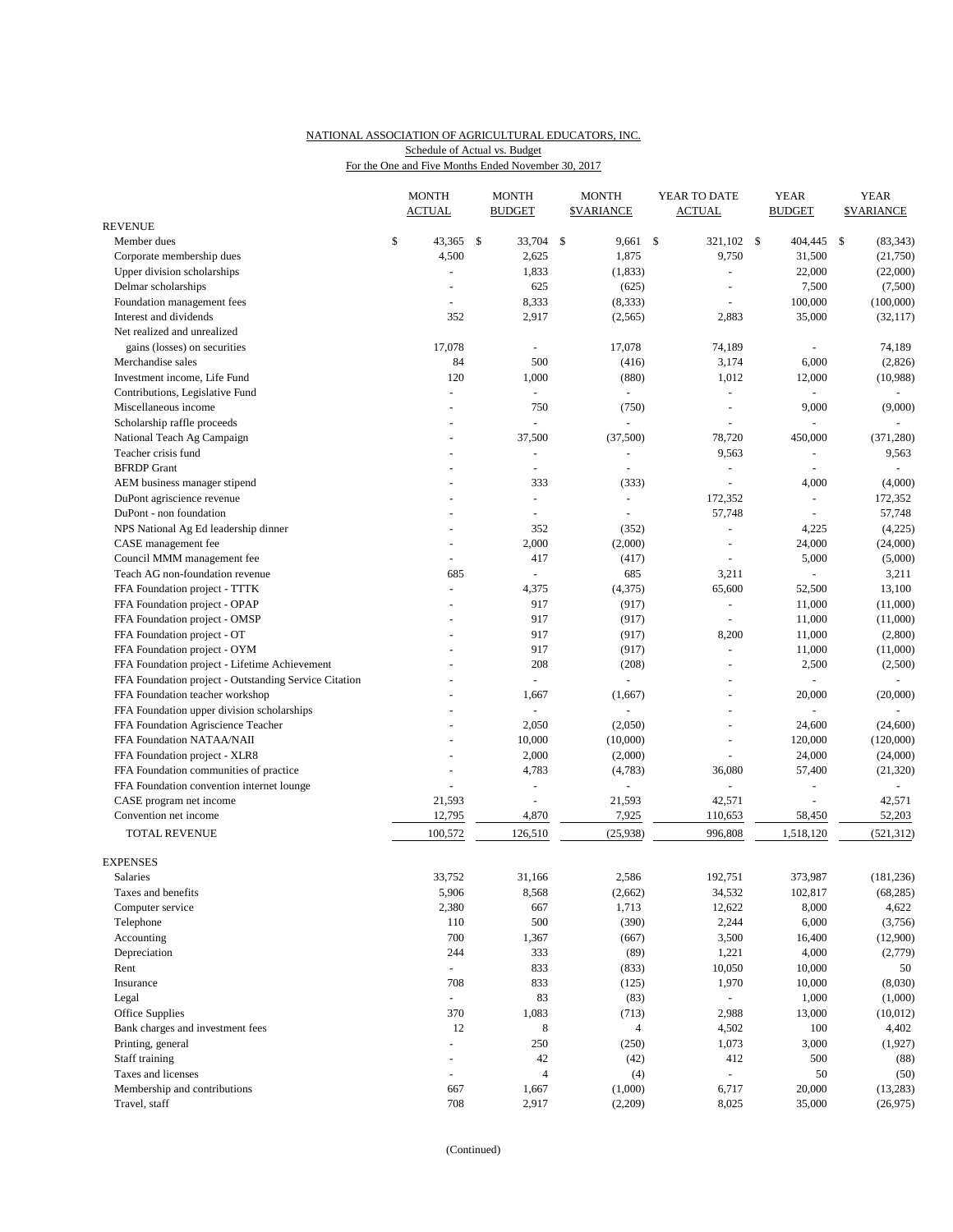### NATIONAL ASSOCIATION OF AGRICULTURAL EDUCATORS, INC. For the One and Five Months Ended November 30, 2017 Schedule of Actual vs. Budget

|                                                       | <b>MONTH</b><br><b>ACTUAL</b> | <b>MONTH</b><br><b>BUDGET</b> | <b>MONTH</b><br><b>\$VARIANCE</b> | YEAR TO DATE<br><b>ACTUAL</b> | <b>YEAR</b><br><b>BUDGET</b> | <b>YEAR</b><br><b><i>SVARIANCE</i></b> |
|-------------------------------------------------------|-------------------------------|-------------------------------|-----------------------------------|-------------------------------|------------------------------|----------------------------------------|
| Promotion and marketing                               |                               | 2,083                         | (2,083)                           | 213                           | 25,000                       | (24, 787)                              |
| Merchandise and diaries                               |                               | 208                           | (208)                             | 4,791                         | 2,500                        | 2,291                                  |
| Photocopying                                          |                               | 8                             | (8)                               | $\overline{a}$                | 100                          | (100)                                  |
| Postage, general                                      | (86)                          | 667                           | (753)                             | 1,353                         | 8,000                        | (6, 647)                               |
| Professional liability insurance                      | L                             | 3,233                         | (3,233)                           | 39,375                        | 38,790                       | 585                                    |
| Public relations                                      |                               | 83                            | (83)                              | 86                            | 1,000                        | (914)                                  |
| Delmar scholarships                                   | L,                            | 625                           | (625)                             | 9,000                         | 7,500                        | 1,500                                  |
| Travel, regional secretaries                          |                               | 1,500                         | (1,500)                           |                               | 18,000                       | (18,000)                               |
| Travel, board of directors                            |                               | 3,333                         | (3,333)                           | 9,298                         | 40,000                       | (30,702)                               |
| Nat'l Teach Ag Campaign                               | 14,146                        | 34,167                        | (20, 021)                         | 135,216                       | 410,000                      | (274, 784)                             |
| FFA Foundation project - TTTK                         | 749                           | 3,875                         | (3, 126)                          | 934                           | 46,500                       | (45, 566)                              |
| FFA Foundation project - OPAP                         | $\overline{a}$                | 917                           | (917)                             | $\overline{a}$                | 11,000                       | (11,000)                               |
| FFA Foundation project - OMSP                         | $\overline{a}$                | 917                           | (917)                             | 483                           | 11,000                       | (10,517)                               |
| FFA Foundation project - OT                           |                               | 917                           | (917)                             | 1,005                         | 11,000                       | (9,995)                                |
| FFA Foundation project - OYM                          |                               | 917                           | (917)                             | $\sim$                        | 11,000                       | (11,000)                               |
| FFA Foundation project - Lifetime achievement         | $\overline{a}$                | 208                           | (208)                             | $\sim$                        | 2,500                        | (2,500)                                |
| FFA Foundation project - Outstanding service citation |                               | ÷,                            | ÷                                 |                               | L.                           |                                        |
| FFA Foundation teacher workshop                       |                               |                               |                                   |                               |                              |                                        |
| FFA Foundation Regional Grants                        | $\overline{a}$                | $\overline{a}$                |                                   | $\overline{a}$                | L,                           |                                        |
| FFA Foundation Agrisciense Teachers                   |                               | 833                           | (833)                             | 335                           | 10,000                       | (9,665)                                |
| FFA Foundation XLR8                                   | 962                           | 2,000                         | (1,038)                           | 1,498                         | 24,000                       | (22, 502)                              |
| FFA Foundation convention internet lounge             | L.                            | ä,                            | ÷                                 | L.                            |                              |                                        |
| NPS Ag Ed Leadership dinner                           | L.                            | 352                           | (352)                             | $\sim$                        | 4,225                        | (4,225)                                |
| Upper division scholarships                           |                               | 1,833                         | (1, 833)                          | L,                            | 22,000                       | (22,000)                               |
| <b>TTTK</b>                                           | $\overline{a}$                | L                             |                                   |                               | $\overline{a}$               |                                        |
| DuPont Agriscience                                    | 1,110                         | L,                            | 1,110                             | 18,875                        | L.                           | 18,875                                 |
| Regional grants                                       | ÷,                            |                               | $\omega$                          |                               |                              |                                        |
| NPS expense                                           | L,                            | 417                           | (417)                             | $\overline{a}$                | 5,000                        | (5,000)                                |
| Webinar expense                                       |                               | 42                            | (42)                              | 144                           | 500                          | (356)                                  |
| Teacher crisis fund                                   | 1,500                         | L,                            | 1,500                             | 3,000                         |                              | 3,000                                  |
| Communities of practice expense                       | $\overline{a}$                | 3,167                         | (3,167)                           | $\overline{a}$                | 38,000                       | (38,000)                               |
| Substitute teacher hire behinds                       | ÷                             | 42                            | (42)                              | $\overline{a}$                | 500                          | (500)                                  |
| Website                                               |                               | 1,500                         | (1,500)                           | 4,194                         | 18,000                       | (13,806)                               |
| <b>NATAA</b>                                          |                               | 10,000                        | (10,000)                          | 6,000                         | 120,000                      | (114,000)                              |
| <b>BFRDP</b> expense                                  | L.                            | ÷                             | ÷                                 | $\sim$                        | $\overline{a}$               | $\sim$                                 |
| <b>BFPD</b> contract labor                            | ÷.                            | L,                            | $\overline{a}$                    | ÷.                            | $\sim$                       | $\sim$                                 |
| Credit card expense                                   | 264                           | 333                           | (69)                              | 2,227                         | 4,000                        | (1,773)                                |
| Storage                                               | ÷                             | L.                            |                                   | L.                            | $\overline{a}$               |                                        |
| Professional development                              |                               | L,                            |                                   | ÷,                            | L.                           |                                        |
| Ag ed opportuinty fund                                |                               | ÷,                            | $\overline{\phantom{a}}$          | 500                           | ÷,                           | 500                                    |
| Miscellaneous                                         |                               | ÷,                            | $\sim$                            | 30                            | $\sim$                       | 30                                     |
| TOTAL EXPENSES                                        | 64,202                        | 124,498                       | (60, 296)                         | 521,164                       | 1,493,969                    | (972, 805)                             |
| NET INCOME (LOSS)                                     | \$<br>36,370                  | \$<br>2,012                   | \$<br>34,358                      | \$<br>475,644                 | \$<br>24,151                 | \$<br>451,493                          |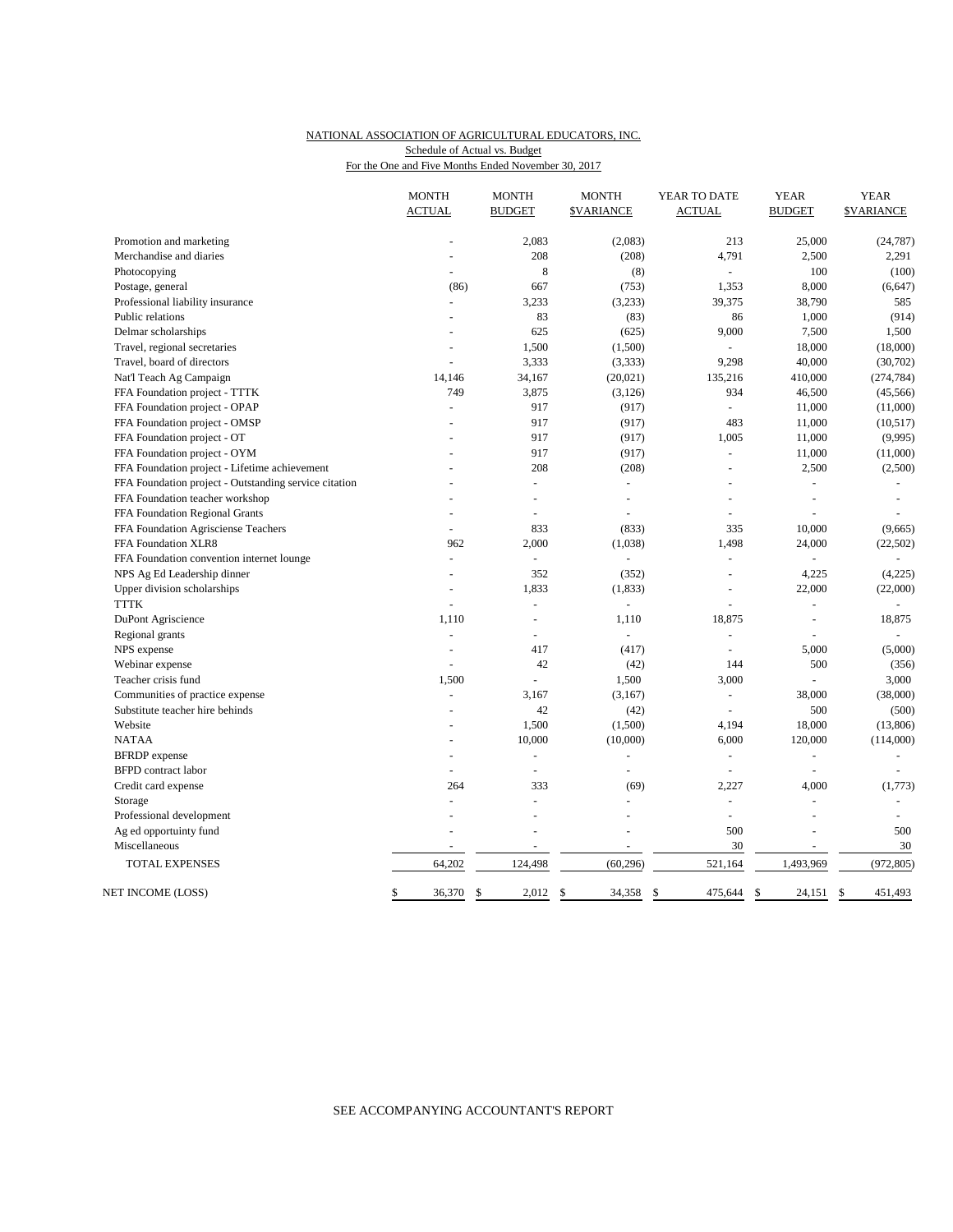#### NATIONAL ASSOCIATION OF AGRICULTURAL EDUCATORS, INC. Schedule of Convention Revenue and Expenses For the One and Five Months Ended November 30, 2017

|                                           | <b>MONTH</b>  |        | <b>MONTH</b>  |     | <b>MONTH</b>      | YEAR TO DATE  |     | <b>YEAR</b>   | <b>YEAR</b> |                   |
|-------------------------------------------|---------------|--------|---------------|-----|-------------------|---------------|-----|---------------|-------------|-------------------|
|                                           | <b>ACTUAL</b> |        | <b>BUDGET</b> |     | <b>\$VARIANCE</b> | <b>ACTUAL</b> |     | <b>BUDGET</b> |             | <b>\$VARIANCE</b> |
| <b>REVENUE</b>                            |               |        |               |     |                   |               |     |               |             |                   |
| Convention, registration                  | \$            | 560    | \$<br>9,583   | \$  | $(9,023)$ \$      | 75,870        | -\$ | 115,000       | -S          | (39, 130)         |
| Convention, trade show                    |               | 1,800  |               |     | 1,800             | 3,000         |     |               |             | 3,000             |
| Convention, sponsorships - FFA Foundation |               |        | 5,000         |     | (5,000)           | 19,680        |     | 60,000        |             | (40, 320)         |
| Convention, host state social             |               |        |               |     |                   |               |     |               |             |                   |
| Convention, sponsorships                  |               | 15,750 | 2,000         |     | 13,750            | 19,226        |     | 24,000        |             | (4, 774)          |
| <b>TOTAL REVENUE</b>                      |               | 18,110 | 16,583        |     | 1,527             | 117,776       |     | 199,000       |             | (81, 224)         |
| <b>EXPENSES</b>                           |               |        |               |     |                   |               |     |               |             |                   |
| Convention, plaques and trophies          |               |        | 167           |     | (167)             | 335           |     | 2,000         |             | (1,665)           |
| Convention, printing                      |               | 2,998  |               |     | 2,998             | 2,998         |     |               |             | 2,998             |
| Convention, awards                        |               |        | 833           |     | (833)             | 1,005         |     | 10,000        |             | (8,995)           |
| Convention, miscellaneous                 |               |        |               |     |                   |               |     |               |             |                   |
| Convention, meal functions                |               | 1.000  | 833           |     | 167               | 1.000         |     | 10.000        |             | (9,000)           |
| Convention, promotion and marketing       |               | 1,317  | 167           |     | 1,150             | 1,317         |     | 2,000         |             | (683)             |
| Convention, postage and shipping          |               |        | 167           |     | (167)             |               |     | 2,000         |             | (2,000)           |
| Convention, equipment rental              |               |        | 1,667         |     | (1,667)           | 133           |     | 20,000        |             | (19, 867)         |
| Convention, host state social             |               |        |               |     |                   |               |     |               |             |                   |
| Convention, committee expense             |               |        | 379           |     | (379)             | 335           |     | 4,550         |             | (4,215)           |
| Convention, sponsorships - FFA Foundation |               |        | 4,583         |     | (4,583)           |               |     | 55,000        |             | (55,000)          |
| Convention, travel/board of directors     |               |        | 1,917         |     | (1,917)           |               |     | 23,000        |             | (23,000)          |
| Convention, staff travel                  |               |        | 1,000         |     | (1,000)           | ٠             |     | 12,000        |             | (12,000)          |
| <b>TOTAL EXPENSES</b>                     |               | 5,315  | 11,713        |     | (6, 398)          | 7,123         |     | 140,550       |             | (133, 427)        |
| <b>NET INCOME (LOSS)</b>                  | S             | 12,795 | 4,870         | \$. | 7,925             | 110.653       | S   | 58,450        |             | 52,203            |